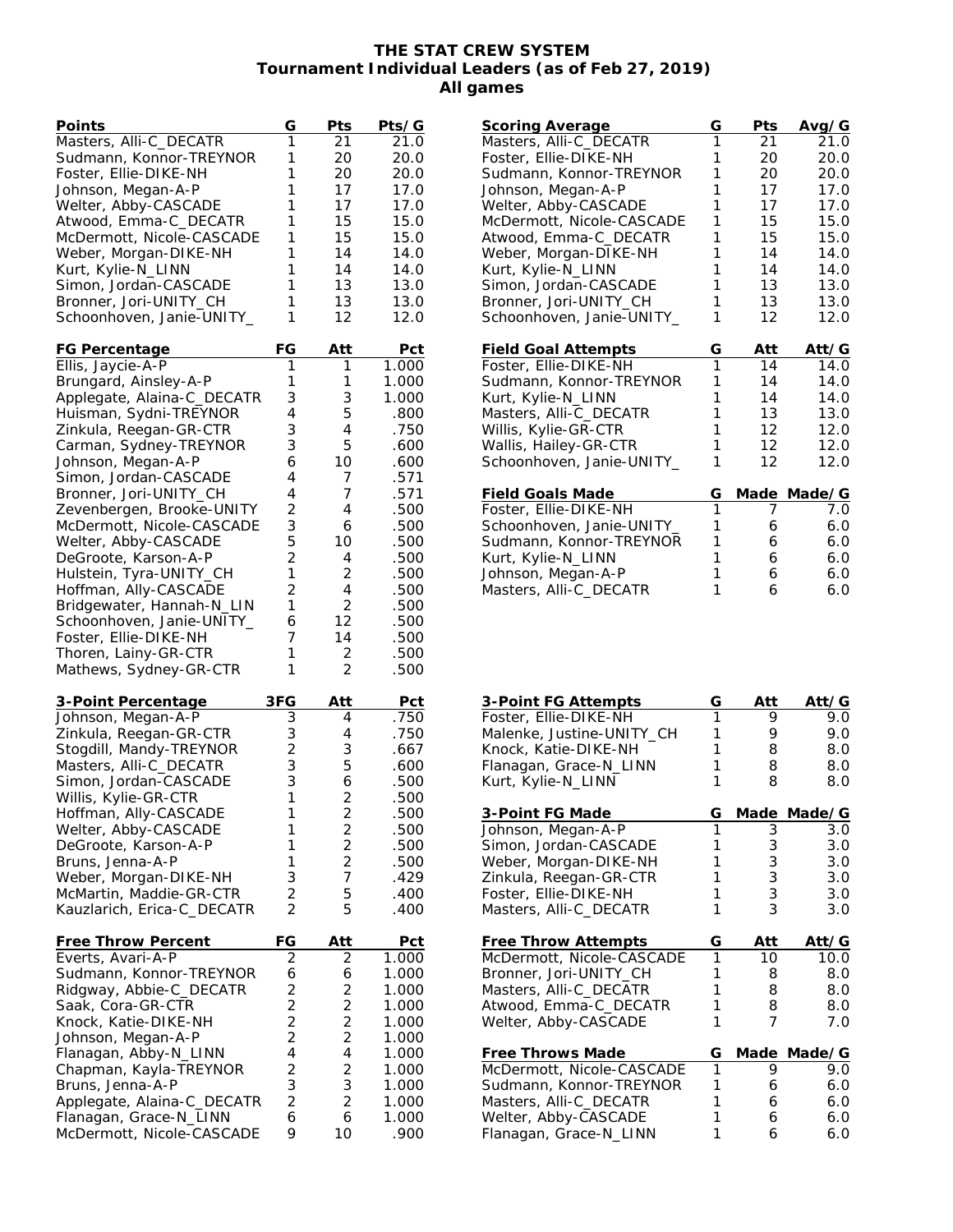## **THE STAT CREW SYSTEM Tournament Individual Leaders (as of Feb 27, 2019) All games**

| Rebounds                  | G | Reb | Reb/G |
|---------------------------|---|-----|-------|
| Schoonhoven, Janie-UNITY  | 1 | 15  | 15.0  |
| Flanagan, Abby-N_LINN     |   | 12  | 12.0  |
| Weber, Morgan-DIKE-NH     |   | 11  | 11.0  |
| Wallis, Hailey-GR-CTR     |   | 10  | 10.0  |
| Chapman, Kayla-TREYNOR    |   | 9   | 9.0   |
| Sudmann, Konnor-TREYNOR   |   | 9   | 9.0   |
|                           |   |     |       |
|                           |   |     |       |
| Rebound Average           | G | Reb | Avg/G |
| Schoonhoven, Janie-UNITY_ | 1 | 15  | 15.0  |
| Flanagan, Abby-N_LINN     |   | 12  | 12.0  |
| Weber, Morgan-DIKE-NH     |   | 11  | 11.0  |
| Wallis, Hailey-GR-CTR     |   | 10  | 10.0  |
| Chapman, Kayla-TREYNOR    |   | 9   | 9.0   |

| G<br>No.<br>Assists<br>Ast/G<br>1<br>Timmermans, Corrina-UNITY<br>6<br>6.0<br>5<br>1<br>5.0<br>Flanagan, Abby-N_LINN<br>1<br>4<br>Chapman, Kayla-TREYNOR<br>4.0<br>3<br>1<br>Saak, Cora-GR-CTR<br>3.0<br>3<br>Castle, Tori-TREYNOR<br>1<br>3.0<br>3<br>1<br>Sudmann, Konnor-TREYNOR<br>3.0<br>3<br>1<br>Foster, Ellie-DIKE-NH<br>3.0<br>Stl/G<br><b>Steals</b><br>G<br>No.<br>Simon, Jordan-CASCADE<br>$\overline{1}$<br>4<br>4.0<br>1<br>4<br>Bruns, Jenna-A-P<br>4.0<br>3<br>Flater, Brooke-GR-CTR<br>1<br>3.0<br>3<br>Welter, Abby-CASCADE<br>1<br>3.0<br>$\frac{3}{3}$<br>Sudmann, Konnor-TREYNOR<br>1<br>3.0<br>Knock, Katie-DIKE-NH<br>1<br>3.0<br>3<br>1<br>Mathews, Sydney-GR-CTR<br>3.0<br>3<br>Weber, Morgan-DIKE-NH<br>1<br>3.0<br>$\overline{3}$<br>1<br>McDermott, Nicole-CASCADE<br>3.0<br>3<br>1<br>3.0<br>Wallis, Hailey-GR-CTR<br>3<br>1<br>Chapman, Kayla-TREYNOR<br>3.0<br>3<br>1<br>Timmermans, Corrina-UNITY<br>3.0<br><b>Blocked Shots</b><br>No.<br>BIk/G<br>G<br>1<br>Chapman, Kayla-TREYNOR<br>3<br>3.0<br>$\begin{array}{c} 3 \\ 3 \\ 2 \end{array}$<br>Bell, Riley-C_DECATR<br>1<br>3.0<br>1<br>Masters, Alli-C_DECATR<br>3.0<br>1<br>Applegate, Alaina-C_DECATR<br>2.0<br>$\frac{2}{2}$<br>1<br>Carman, Sydney-TREYNOR<br>2.0<br>1<br>Simon, Jordan-CASCADE<br>2.0<br>No.<br>Min/G<br>Minutes<br>G<br>1<br>Timmermans, Corrina-UNITY<br>32<br>32.0<br>32<br>32.0<br>Foster, Ellie-DIKE-NH<br>1<br>1<br>32<br>Atwood, Emma-C_DECATR<br>32.0<br>1<br>32<br>Sudmann, Konnor-TREYNOR<br>32.0<br>1<br>32<br>32.0<br>Schoonhoven, Janie-UNITY_<br>Masters, Alli-C_DECATR<br>1<br>32<br>32.0<br>1 |                        |    |      |
|------------------------------------------------------------------------------------------------------------------------------------------------------------------------------------------------------------------------------------------------------------------------------------------------------------------------------------------------------------------------------------------------------------------------------------------------------------------------------------------------------------------------------------------------------------------------------------------------------------------------------------------------------------------------------------------------------------------------------------------------------------------------------------------------------------------------------------------------------------------------------------------------------------------------------------------------------------------------------------------------------------------------------------------------------------------------------------------------------------------------------------------------------------------------------------------------------------------------------------------------------------------------------------------------------------------------------------------------------------------------------------------------------------------------------------------------------------------------------------------------------------------------------------------------------------------------------------------------------------------------|------------------------|----|------|
|                                                                                                                                                                                                                                                                                                                                                                                                                                                                                                                                                                                                                                                                                                                                                                                                                                                                                                                                                                                                                                                                                                                                                                                                                                                                                                                                                                                                                                                                                                                                                                                                                        |                        |    |      |
|                                                                                                                                                                                                                                                                                                                                                                                                                                                                                                                                                                                                                                                                                                                                                                                                                                                                                                                                                                                                                                                                                                                                                                                                                                                                                                                                                                                                                                                                                                                                                                                                                        |                        |    |      |
|                                                                                                                                                                                                                                                                                                                                                                                                                                                                                                                                                                                                                                                                                                                                                                                                                                                                                                                                                                                                                                                                                                                                                                                                                                                                                                                                                                                                                                                                                                                                                                                                                        |                        |    |      |
|                                                                                                                                                                                                                                                                                                                                                                                                                                                                                                                                                                                                                                                                                                                                                                                                                                                                                                                                                                                                                                                                                                                                                                                                                                                                                                                                                                                                                                                                                                                                                                                                                        |                        |    |      |
|                                                                                                                                                                                                                                                                                                                                                                                                                                                                                                                                                                                                                                                                                                                                                                                                                                                                                                                                                                                                                                                                                                                                                                                                                                                                                                                                                                                                                                                                                                                                                                                                                        |                        |    |      |
|                                                                                                                                                                                                                                                                                                                                                                                                                                                                                                                                                                                                                                                                                                                                                                                                                                                                                                                                                                                                                                                                                                                                                                                                                                                                                                                                                                                                                                                                                                                                                                                                                        |                        |    |      |
|                                                                                                                                                                                                                                                                                                                                                                                                                                                                                                                                                                                                                                                                                                                                                                                                                                                                                                                                                                                                                                                                                                                                                                                                                                                                                                                                                                                                                                                                                                                                                                                                                        |                        |    |      |
|                                                                                                                                                                                                                                                                                                                                                                                                                                                                                                                                                                                                                                                                                                                                                                                                                                                                                                                                                                                                                                                                                                                                                                                                                                                                                                                                                                                                                                                                                                                                                                                                                        |                        |    |      |
|                                                                                                                                                                                                                                                                                                                                                                                                                                                                                                                                                                                                                                                                                                                                                                                                                                                                                                                                                                                                                                                                                                                                                                                                                                                                                                                                                                                                                                                                                                                                                                                                                        |                        |    |      |
|                                                                                                                                                                                                                                                                                                                                                                                                                                                                                                                                                                                                                                                                                                                                                                                                                                                                                                                                                                                                                                                                                                                                                                                                                                                                                                                                                                                                                                                                                                                                                                                                                        |                        |    |      |
|                                                                                                                                                                                                                                                                                                                                                                                                                                                                                                                                                                                                                                                                                                                                                                                                                                                                                                                                                                                                                                                                                                                                                                                                                                                                                                                                                                                                                                                                                                                                                                                                                        |                        |    |      |
|                                                                                                                                                                                                                                                                                                                                                                                                                                                                                                                                                                                                                                                                                                                                                                                                                                                                                                                                                                                                                                                                                                                                                                                                                                                                                                                                                                                                                                                                                                                                                                                                                        |                        |    |      |
|                                                                                                                                                                                                                                                                                                                                                                                                                                                                                                                                                                                                                                                                                                                                                                                                                                                                                                                                                                                                                                                                                                                                                                                                                                                                                                                                                                                                                                                                                                                                                                                                                        |                        |    |      |
|                                                                                                                                                                                                                                                                                                                                                                                                                                                                                                                                                                                                                                                                                                                                                                                                                                                                                                                                                                                                                                                                                                                                                                                                                                                                                                                                                                                                                                                                                                                                                                                                                        |                        |    |      |
|                                                                                                                                                                                                                                                                                                                                                                                                                                                                                                                                                                                                                                                                                                                                                                                                                                                                                                                                                                                                                                                                                                                                                                                                                                                                                                                                                                                                                                                                                                                                                                                                                        |                        |    |      |
|                                                                                                                                                                                                                                                                                                                                                                                                                                                                                                                                                                                                                                                                                                                                                                                                                                                                                                                                                                                                                                                                                                                                                                                                                                                                                                                                                                                                                                                                                                                                                                                                                        |                        |    |      |
|                                                                                                                                                                                                                                                                                                                                                                                                                                                                                                                                                                                                                                                                                                                                                                                                                                                                                                                                                                                                                                                                                                                                                                                                                                                                                                                                                                                                                                                                                                                                                                                                                        |                        |    |      |
|                                                                                                                                                                                                                                                                                                                                                                                                                                                                                                                                                                                                                                                                                                                                                                                                                                                                                                                                                                                                                                                                                                                                                                                                                                                                                                                                                                                                                                                                                                                                                                                                                        |                        |    |      |
|                                                                                                                                                                                                                                                                                                                                                                                                                                                                                                                                                                                                                                                                                                                                                                                                                                                                                                                                                                                                                                                                                                                                                                                                                                                                                                                                                                                                                                                                                                                                                                                                                        |                        |    |      |
|                                                                                                                                                                                                                                                                                                                                                                                                                                                                                                                                                                                                                                                                                                                                                                                                                                                                                                                                                                                                                                                                                                                                                                                                                                                                                                                                                                                                                                                                                                                                                                                                                        |                        |    |      |
|                                                                                                                                                                                                                                                                                                                                                                                                                                                                                                                                                                                                                                                                                                                                                                                                                                                                                                                                                                                                                                                                                                                                                                                                                                                                                                                                                                                                                                                                                                                                                                                                                        |                        |    |      |
|                                                                                                                                                                                                                                                                                                                                                                                                                                                                                                                                                                                                                                                                                                                                                                                                                                                                                                                                                                                                                                                                                                                                                                                                                                                                                                                                                                                                                                                                                                                                                                                                                        |                        |    |      |
|                                                                                                                                                                                                                                                                                                                                                                                                                                                                                                                                                                                                                                                                                                                                                                                                                                                                                                                                                                                                                                                                                                                                                                                                                                                                                                                                                                                                                                                                                                                                                                                                                        |                        |    |      |
|                                                                                                                                                                                                                                                                                                                                                                                                                                                                                                                                                                                                                                                                                                                                                                                                                                                                                                                                                                                                                                                                                                                                                                                                                                                                                                                                                                                                                                                                                                                                                                                                                        |                        |    |      |
|                                                                                                                                                                                                                                                                                                                                                                                                                                                                                                                                                                                                                                                                                                                                                                                                                                                                                                                                                                                                                                                                                                                                                                                                                                                                                                                                                                                                                                                                                                                                                                                                                        |                        |    |      |
|                                                                                                                                                                                                                                                                                                                                                                                                                                                                                                                                                                                                                                                                                                                                                                                                                                                                                                                                                                                                                                                                                                                                                                                                                                                                                                                                                                                                                                                                                                                                                                                                                        |                        |    |      |
|                                                                                                                                                                                                                                                                                                                                                                                                                                                                                                                                                                                                                                                                                                                                                                                                                                                                                                                                                                                                                                                                                                                                                                                                                                                                                                                                                                                                                                                                                                                                                                                                                        |                        |    |      |
|                                                                                                                                                                                                                                                                                                                                                                                                                                                                                                                                                                                                                                                                                                                                                                                                                                                                                                                                                                                                                                                                                                                                                                                                                                                                                                                                                                                                                                                                                                                                                                                                                        |                        |    |      |
|                                                                                                                                                                                                                                                                                                                                                                                                                                                                                                                                                                                                                                                                                                                                                                                                                                                                                                                                                                                                                                                                                                                                                                                                                                                                                                                                                                                                                                                                                                                                                                                                                        |                        |    |      |
|                                                                                                                                                                                                                                                                                                                                                                                                                                                                                                                                                                                                                                                                                                                                                                                                                                                                                                                                                                                                                                                                                                                                                                                                                                                                                                                                                                                                                                                                                                                                                                                                                        |                        |    |      |
|                                                                                                                                                                                                                                                                                                                                                                                                                                                                                                                                                                                                                                                                                                                                                                                                                                                                                                                                                                                                                                                                                                                                                                                                                                                                                                                                                                                                                                                                                                                                                                                                                        |                        |    |      |
|                                                                                                                                                                                                                                                                                                                                                                                                                                                                                                                                                                                                                                                                                                                                                                                                                                                                                                                                                                                                                                                                                                                                                                                                                                                                                                                                                                                                                                                                                                                                                                                                                        |                        |    |      |
|                                                                                                                                                                                                                                                                                                                                                                                                                                                                                                                                                                                                                                                                                                                                                                                                                                                                                                                                                                                                                                                                                                                                                                                                                                                                                                                                                                                                                                                                                                                                                                                                                        |                        |    |      |
|                                                                                                                                                                                                                                                                                                                                                                                                                                                                                                                                                                                                                                                                                                                                                                                                                                                                                                                                                                                                                                                                                                                                                                                                                                                                                                                                                                                                                                                                                                                                                                                                                        |                        |    |      |
|                                                                                                                                                                                                                                                                                                                                                                                                                                                                                                                                                                                                                                                                                                                                                                                                                                                                                                                                                                                                                                                                                                                                                                                                                                                                                                                                                                                                                                                                                                                                                                                                                        |                        |    |      |
|                                                                                                                                                                                                                                                                                                                                                                                                                                                                                                                                                                                                                                                                                                                                                                                                                                                                                                                                                                                                                                                                                                                                                                                                                                                                                                                                                                                                                                                                                                                                                                                                                        |                        |    |      |
|                                                                                                                                                                                                                                                                                                                                                                                                                                                                                                                                                                                                                                                                                                                                                                                                                                                                                                                                                                                                                                                                                                                                                                                                                                                                                                                                                                                                                                                                                                                                                                                                                        | Chapman, Kayla-TREYNOR | 32 | 32.0 |

| Offensive Rebounds        | G | No.     | Avg/  |
|---------------------------|---|---------|-------|
| Schoonhoven, Janie-UNITY_ |   | 5       | 5.0   |
| Wallis, Hailey-GR-CTR     |   | 4       | 4.0   |
| Weber, Morgan-DIKE-NH     |   | 4       | 4.0   |
| Atwood, Emma-C_DECATR     |   | 4       | 4.0   |
| Flanagan, Grace-N LINN    |   | 3       | 3.0   |
| Willis, Kylie-GR-CTR      |   | 3       | 3.0   |
| Ware, Ellie-N_LINN        |   | 3       | 3.0   |
| Flater, Brooke-GR-CTR     |   | 3       | 3.0   |
| Lindsey, Maizee-C_DECATR  |   | 3       | 3.0   |
| Defensive Rebounds        | G | No.     | Avg/G |
| Flanagan, Abby-N_LINN     | 1 | 11      | 11.0  |
| Schoonhoven, Janie-UNITY_ |   | $10-10$ | 10.0  |
| Chapman, Kayla-TREYNOR    |   | 8       | 8.0   |
| Sudmann, Konnor-TREYNOR   |   | 8       | 8.0   |
| Weber, Morgan-DIKE-NH     |   |         | 7.0   |